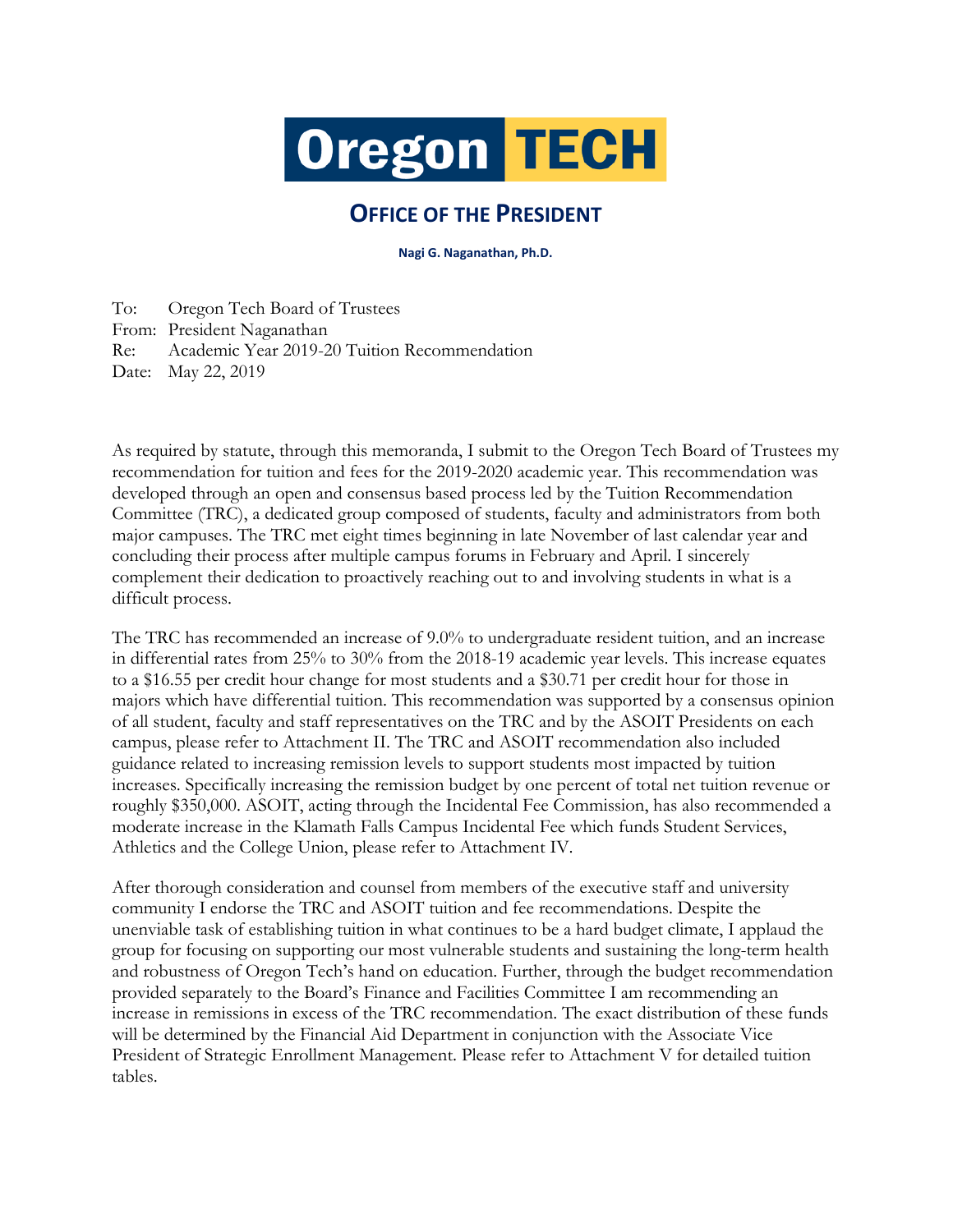The TRC followed an extended and inclusive process which involved stakeholders within the university community; students, faculty and staff. The group held multiple meetings often early in the morning or late into the evening to accommodate all members class and work schedules, with participants from both university campuses, used a consensus driven decision making model, established guiding principles in accordance with and expanding upon those outlined in Board policy. This process continues to serve as a model for increasing the level of trust, transparency and rigor in decision making at Oregon Tech. I encourage you to review the Tuition Recommendation Committee Academic Year 2019-2020 Tuition Setting Process Report as it outlines their process and deliberations. It can be found in Attachment III.

The guiding principles and process requirements established by the TRC were as follows:

Guiding Principles:

- Consider long-term factors when recommending the single year decisions (important to have a forward looking vision)
- Recognize the importance of affordability for students
- Tuition levels should be developed using data and information, including internal budget, comparator institutions, and external cost indices
- Ensure we maintain the current service level, quality and support that Oregon Tech provides to students

Process Framework:

- Communicate openly and transparently with all stakeholders
- The committee will utilize data and information throughout the process
- Communicate respectfully and ask questions

The TRC and university administration spent considerable time analyzing tuition increase options both above and below the recommended amount. When reflecting on the principles articulated by the students, faculty and staff of the Committee, comparator university tuition, internal budget projections, salary data for graduates and many other data points it became clear that the best interest of students was and is served by maintaining quality programs and by continuing to invest in our unique hands on professional programs.

Recognizing the potential negative effects of both very low and very high tuition increases the TRC elected to move forward with what was deemed a middle course. Tuition increases at or below 5.0% would require such significant budget reductions either this academic year, or in future years that they were determined by the TRC to be impractical and imprudent, particularly given the likely future reductions in state funding during a recession and the known increasing costs associated with state mandates such as PEBB and PERS. Not increasing tuition at rates in excess of 5.0% would imperil the capacity of the institution to serve our most vulnerable students, sustain needed student services and reduce the quality of Oregon Tech's programs to the extent that it would reduce the institution's ability to meet its HECC approved mission. Thus, the TRC and the leadership team focused on strategies that pair as moderate a tuition increase as possible with supports the students least able to bear the impact of increasing tuition. These populations include low-income, underrepresented minority, veteran, rural and first generation students, identified as vulnerable by the State, as well as those students nearing completion but running low on financial aid which Oregon Tech continues to target for support. In order to mute the impact of tuition increases on these